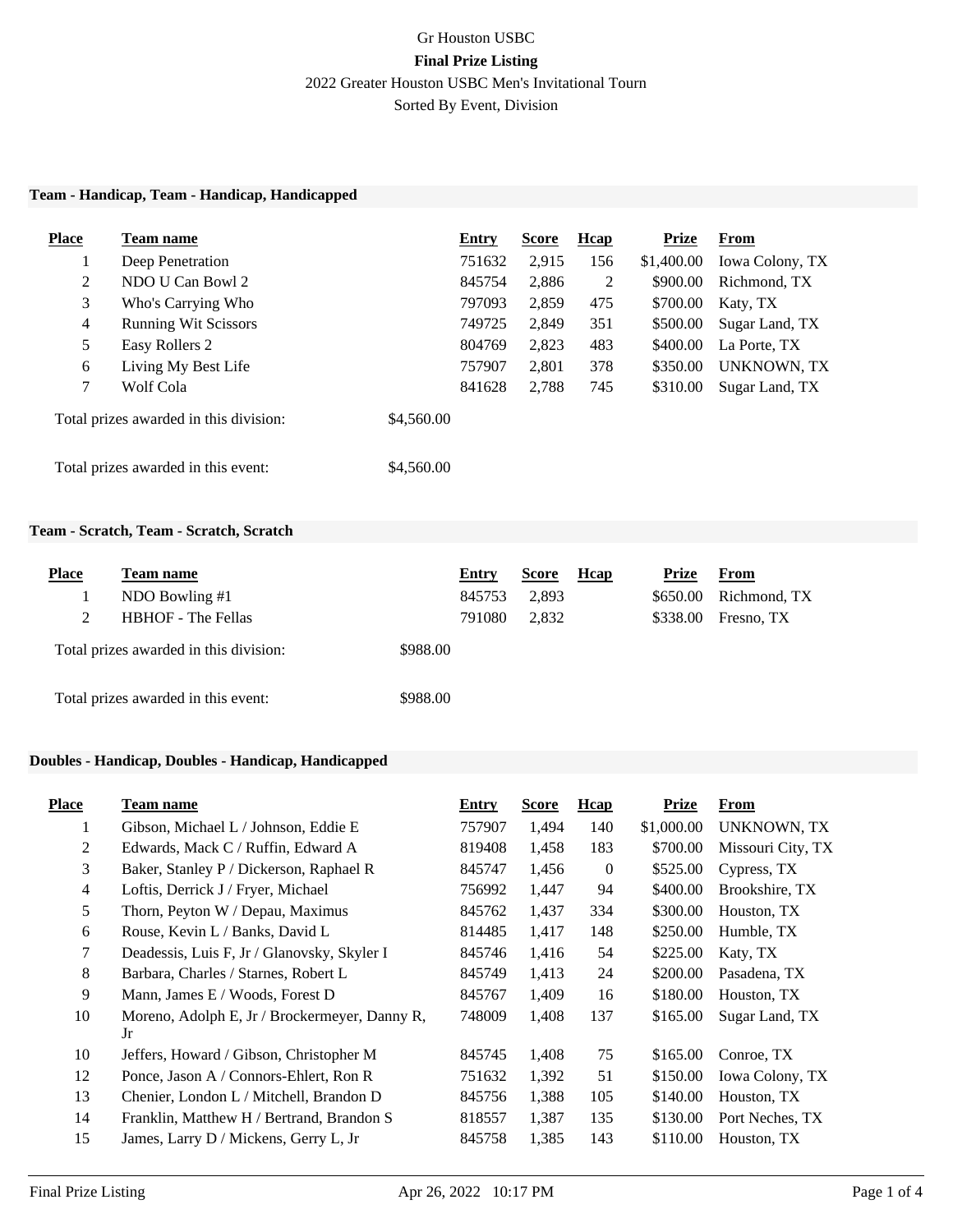# Gr Houston USBC

# **Final Prize Listing**

2022 Greater Houston USBC Men's Invitational Tourn

Sorted By Event, Division

| 15 | Ward, Andre C, Sr / Majors, Caja A     |            | 845765 | 1.385 | 178 | $$110.00$ Richmond, TX |
|----|----------------------------------------|------------|--------|-------|-----|------------------------|
|    | Total prizes awarded in this division: | \$4,750.00 |        |       |     |                        |
|    | Total prizes awarded in this event:    | \$4,750.00 |        |       |     |                        |

### **Doubles - Scratch, Doubles - Scratch, Scratch**

| <b>Place</b> | Team name                               |          | Entry  | <b>Score</b> | Hcap | Prize    | From         |
|--------------|-----------------------------------------|----------|--------|--------------|------|----------|--------------|
|              | Arnett, Omar T / Ferrier, Walter N, III |          | 845754 | 1,505        |      | \$500.00 | Richmond, TX |
| 2            | Evans, James M / Martinez, Israel       |          | 809539 | 1,462        |      | \$300.00 | Katy, TX     |
| 3            | Martinez, Tony N, Jr / Grant, Jarrett D |          | 809539 | 1.457        |      | \$188.00 | Katy, TX     |
|              | Total prizes awarded in this division:  | \$988.00 |        |              |      |          |              |
|              | Total prizes awarded in this event:     | \$988.00 |        |              |      |          |              |

## **Singles - Handicap, Singles - Handicap, Handicapped**

| <b>Place</b>     | <b>Team name</b>         | <b>Entry</b> | <b>Score</b> | Hcap | <b>Prize</b> | <b>From</b>        |
|------------------|--------------------------|--------------|--------------|------|--------------|--------------------|
| 1                | Harvey, Maurice          | 767756       | 851          | 132  | \$600.00     | Houston, TX        |
| $\boldsymbol{2}$ | Johnson, Walter (Rock) J | 757907       | 805          | 140  | \$475.00     | <b>UNKNOWN, TX</b> |
| 3                | Moreno, Adolph E         | 748009       | 795          | 121  | \$375.00     | Sugar Land, TX     |
| 4                | Blum, David C            | 826310       | 787          | 43   | \$275.00     | Humble, TX         |
| 5                | Peoples, Charles E       | 804769       | 780          | 97   | \$250.00     | La Porte, TX       |
| 6                | Thorn, Peyton W          | 845762       | 762          | 167  | \$225.00     | Houston, TX        |
| 7                | Clifton, Paul A          | 845744       | 759          | 121  | \$200.00     | Cypress, TX        |
| 8                | Gibson, Michael L        | 757907       | 758          | 62   | \$172.50     | <b>UNKNOWN, TX</b> |
| 8                | Hicks, Michael J         | 822267       | 758          | 143  | \$172.50     | Katy, TX           |
| 10               | Aguilar, Chris R         | 845754       | 757          | 105  | \$150.00     | Richmond, TX       |
| 11               | Johnson, Eddie E         | 757907       | 755          | 78   | \$135.00     | <b>UNKNOWN, TX</b> |
| 12               | Perez, Eduardo E         | 764938       | 746          | 91   | \$130.00     | Katy, TX           |
| 13               | Banks, David L           | 814485       | 743          | 54   | \$120.00     | Humble, TX         |
| 14               | Mitchell, Brandon D      | 845756       | 740          | 51   | \$110.00     | Houston, TX        |
| 15               | Leija, Jonathan M        | 845747       | 739          | 8    | \$100.00     | Cypress, TX        |
| 16               | Pollard, Anthony C       | 749725       | 737          | 40   | \$92.50      | Sugar Land, TX     |
| 16               | Ukegbu, Jeff E           | 845756       | 737          | 43   | \$92.50      | Houston, TX        |
| 18               | Lowrie, Jonathan W       | 768117       | 736          | 59   | \$85.00      | Richmond, TX       |
| 19               | Broman, Paul A           | 823559       | 735          | 156  | \$80.00      | Houston, TX        |
| 20               | Zavala, Steven           | 819466       | 732          | 51   | \$75.00      | Houston, TX        |
| 21               | Allen, Michael L         | 811148       | 731          | 64   | \$70.00      | Houston, TX        |
| 22               | Riggs, Andre D           | 820356       | 729          | 97   | \$65.50      | Houston, TX        |
| 22               | Robinson, Donald R       | 845757       | 729          | 27   | \$65.50      | Houston, TX        |
| 24               | DeMott, Ron D            | 768533       | 727          | 64   | \$59.50      | Richmond, TX       |
| 24               | Sutton, David J          | 749725       | 727          | 67   | \$59.50      | Sugar Land, TX     |
| 26               | Arnold, Lee A            | 796016       | 726          | 29   | \$55.00      | Cypress, TX        |
| 27               | Robinson, Michael A      | 749725       | 725          | 99   | \$52.50      | Sugar Land, TX     |
|                  |                          |              |              |      |              |                    |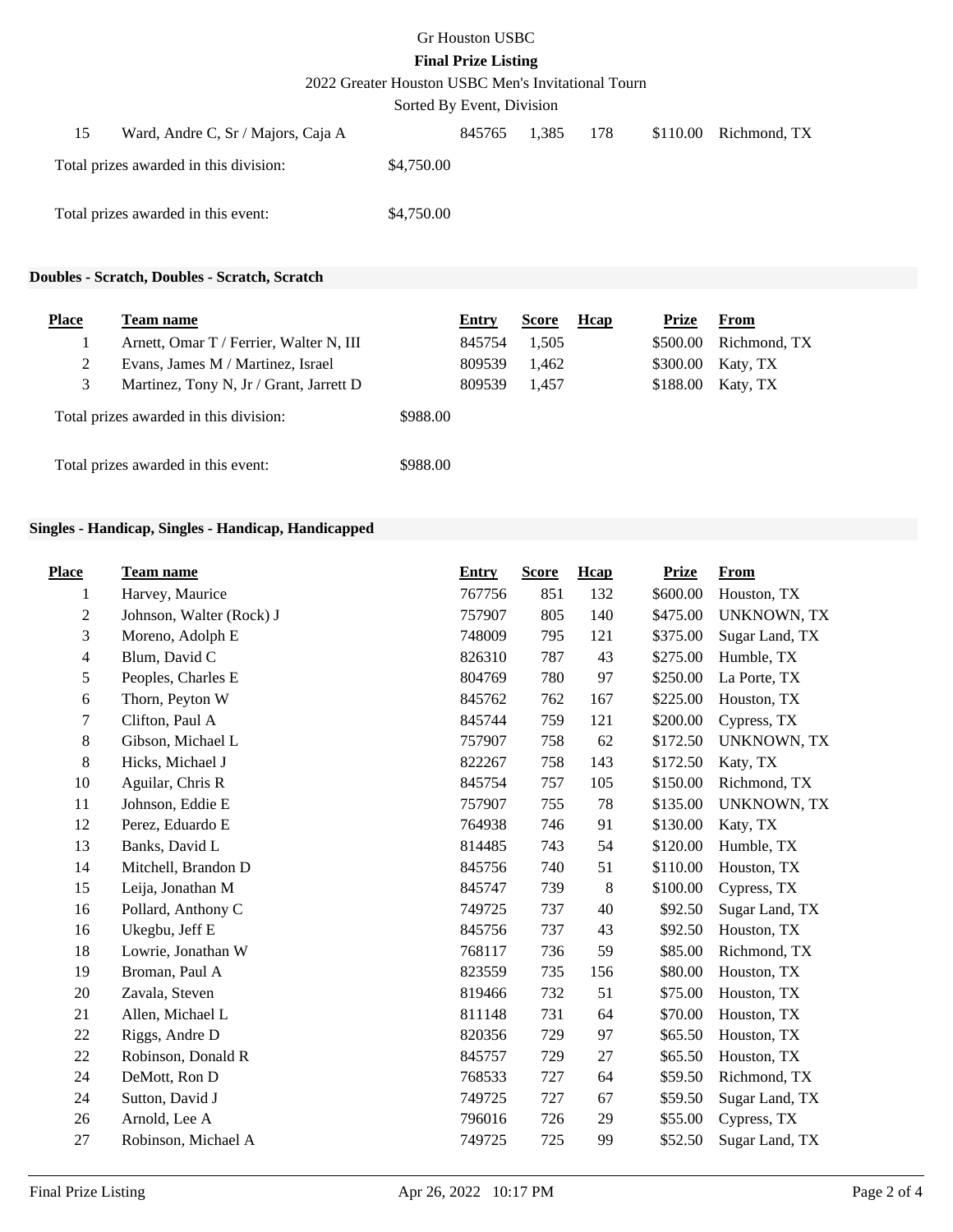### Gr Houston USBC **Final Prize Listing**

2022 Greater Houston USBC Men's Invitational Tourn

|    |                                        | Sorted By Event, Division |        |     |    |         |                   |
|----|----------------------------------------|---------------------------|--------|-----|----|---------|-------------------|
| 27 | Hall, Jay B                            |                           | 819243 | 725 | 97 | \$52.50 | Houston, TX       |
| 29 | Rouse, Kevin L                         |                           | 814485 | 719 | 94 | \$35.00 | Humble, TX        |
| 29 | Ruffin, Edward A                       |                           | 819408 | 719 | 83 | \$35.00 | Missouri City, TX |
|    | Total prizes awarded in this division: | \$4,465.00                |        |     |    |         |                   |
|    | Total prizes awarded in this event:    | \$4,465.00                |        |     |    |         |                   |

### **Singles - Scratch, Singles - Scratch, Scratch**

| <b>Place</b> | <b>Team name</b>                       |            | Entry  | <b>Score</b> | <b>H</b> cap | <b>Prize</b> | <b>From</b>  |
|--------------|----------------------------------------|------------|--------|--------------|--------------|--------------|--------------|
| $\bf{1}$     | Smith, Tommy E                         |            | 796220 | 806          |              | \$375.00     | Houston, TX  |
| 2            | Burgess, Nicholas J                    |            | 845743 | 778          |              | \$225.00     | Katy, TX     |
| 3            | Webster, Byron J                       |            | 845766 | 763          |              | \$165.00     | Houston, TX  |
| 4            | Capra, Parker J                        |            | 845760 | 744          |              | \$140.00     | Richmond, TX |
| 5            | Meyer, Paul D                          |            | 809741 | 740          |              | \$125.00     | Houston, TX  |
| 6            | Bottos, Corey                          |            | 791081 | 739          |              | \$100.00     | Fresno, TX   |
| 7            | Martinez, Israel                       |            | 809539 | 736          |              | \$80.00      | Katy, TX     |
| 8            | Bacon, Kevin C                         |            | 845740 | 729          |              | \$63.00      | Houston, TX  |
|              | Total prizes awarded in this division: | \$1,273.00 |        |              |              |              |              |
|              | Total prizes awarded in this event:    | \$1,273.00 |        |              |              |              |              |

#### **All Events - Handicap, All Events - Handicap, Handicapped**

| <b>Place</b>   | Team name                | <b>Entry</b> | <b>Score</b> | <b>H</b> cap     | <b>Prize</b> | <b>From</b>        |
|----------------|--------------------------|--------------|--------------|------------------|--------------|--------------------|
| 1              | Aguilar, Chris R         | 845754       | 2,311        | 315              | \$325.00     | Richmond, TX       |
| $\overline{c}$ | Arnett, Omar T           | 845754       | 2,305        | $\mathbf{0}$     | \$200.00     | Richmond, TX       |
| 3              | Harvey, Maurice          | 767756       | 2,291        | 396              | \$150.00     | Houston, TX        |
| $\overline{4}$ | Johnson, Eddie E         | 757907       | 2,289        | 234              | \$120.00     | <b>UNKNOWN, TX</b> |
| 5              | Moreno, Adolph E         | 748009       | 2,272        | 363              | \$110.00     | Sugar Land, TX     |
| 6              | Martinez, Israel         | 809539       | 2,221        | $\boldsymbol{0}$ | \$92.00      | Katy, TX           |
| 7              | Starnes, Robert L        | 804770       | 2,193        | 54               | \$88.00      | La Porte, TX       |
| 8              | Broughton, Rick S        | 804769       | 2,192        | 144              | \$85.00      | La Porte, TX       |
| 9              | Johnson, Walter (Rock) J | 757907       | 2,189        | 420              | \$80.00      | <b>UNKNOWN, TX</b> |
| 10             | Blum, David C            | 826280       | 2,186        | 129              | \$75.00      | Humble, TX         |
| 11             | Miranda, Rudy A          | 797093       | 2,183        | 444              | \$70.00      | Katy, TX           |
| 12             | Gibson, Michael L        | 757907       | 2,159        | 186              | \$65.00      | <b>UNKNOWN, TX</b> |
| 13             | Ruffin, Edward A         | 819408       | 2,157        | 249              | \$60.00      | Missouri City, TX  |
| 14             | Mann, James E            | 845538       | 2,156        | 105              | \$54.00      | Houston, TX        |
| 14             | Mitchell, Brandon D      | 845756       | 2,156        | 153              | \$54.00      | Houston, TX        |
| 16             | Banks, David L           | 814485       | 2,152        | 162              | \$52.00      | Humble, TX         |
| 17             | Bidinger, Brett J        | 809741       | 2,147        | 81               | \$50.00      | Houston, TX        |
| 18             | Arnold, Lee A            | 796016       | 2,143        | 87               | \$48.00      | Cypress, TX        |
| 19             | Robinson, Michael A      | 749725       | 2,130        | 297              | \$45.00      | Sugar Land, TX     |
| 19             | Jones, Brian G           | 819195       | 2,130        | 144              | \$45.00      | Humble, TX         |
|                |                          |              |              |                  |              |                    |